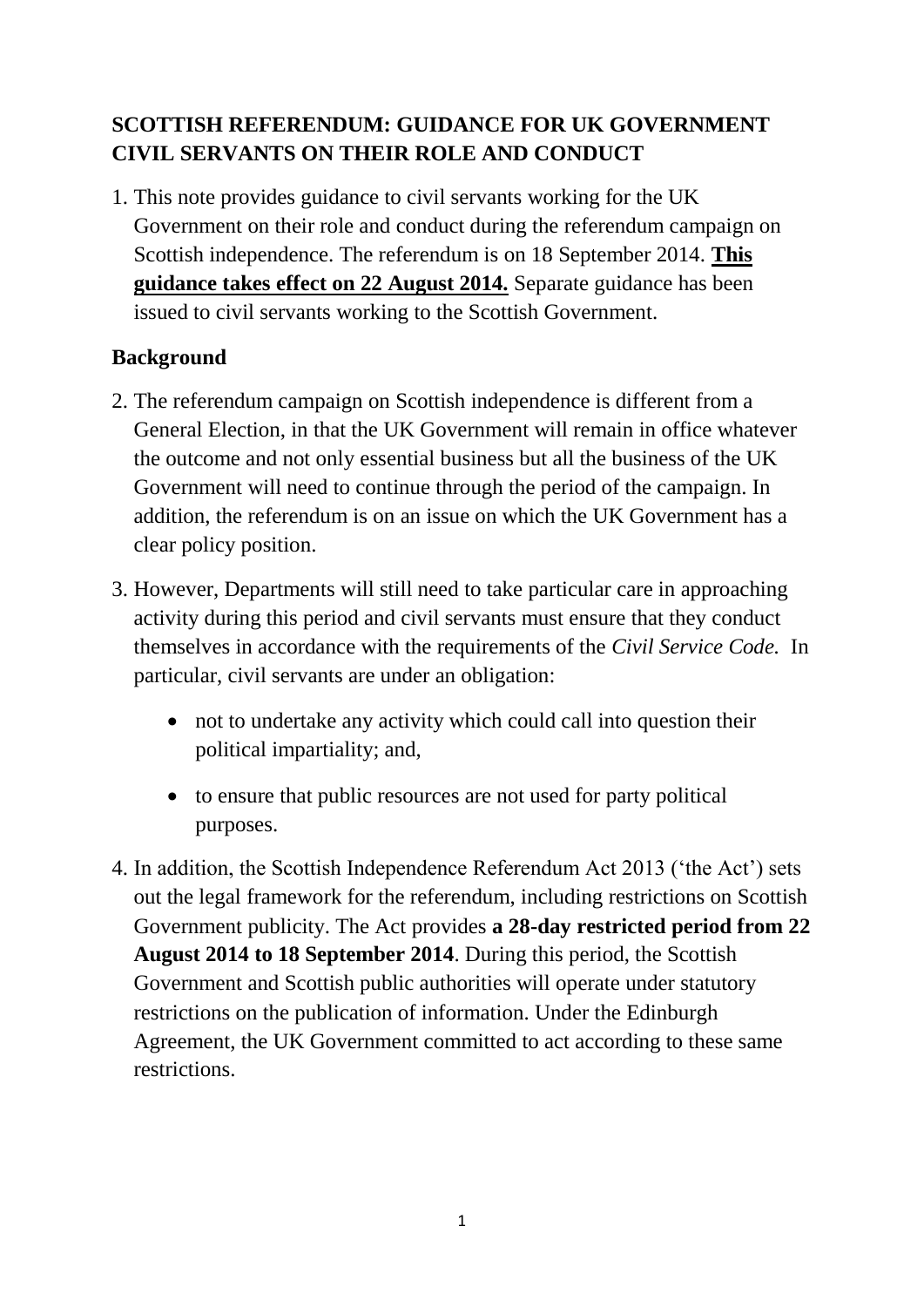## **Key Considerations**

5. During the restricted period, particular care should be taken:

- with Ministerial and Departmental announcements that could have a bearing on the referendum campaign;
- in relation to any proposed official visits to Scotland;
- in respect of publicity campaigns (reflecting restrictions set out in legislation); and
- to ensure even-handedness in meeting information requests from the different political parties and campaigning groups.

## **Legislative Restrictions**

- 6. The UK Government has agreed to operate according to statutory restrictions that apply to the Scottish Government during this period. These restrictions relate primarily to publications and announcements and stipulate that no material that:
	- a. provides general information about the referendum,
	- b. deals with any of the issues raised by the referendum question,
	- c. puts any arguments for or against any outcome, or
	- d. is designed to encourage voting at the referendum

should be published by a Minister or a Department during this period. This applies equally to press, publications and social media activity. Therefore, neither the UK Government nor the Scottish Government will be able to publish material or make announcements during this period covering any of the above. Similar rules apply in relation to official support for visits relating to wider UK Government business. Official resources should not be used to support visits relating to the Referendum campaign.

7. Announcements by the UK Government may have a particular impact on the referendum. Ministers will wish to be aware of the potential sensitivities in this regard and might decide, on advice, to bring forward or postpone making certain announcements. Such action needs to be balanced carefully against any implication that deferral itself could influence the outcome, and the need to ensure that the normal business of the UK Government can continue. Each case should be considered on its merits.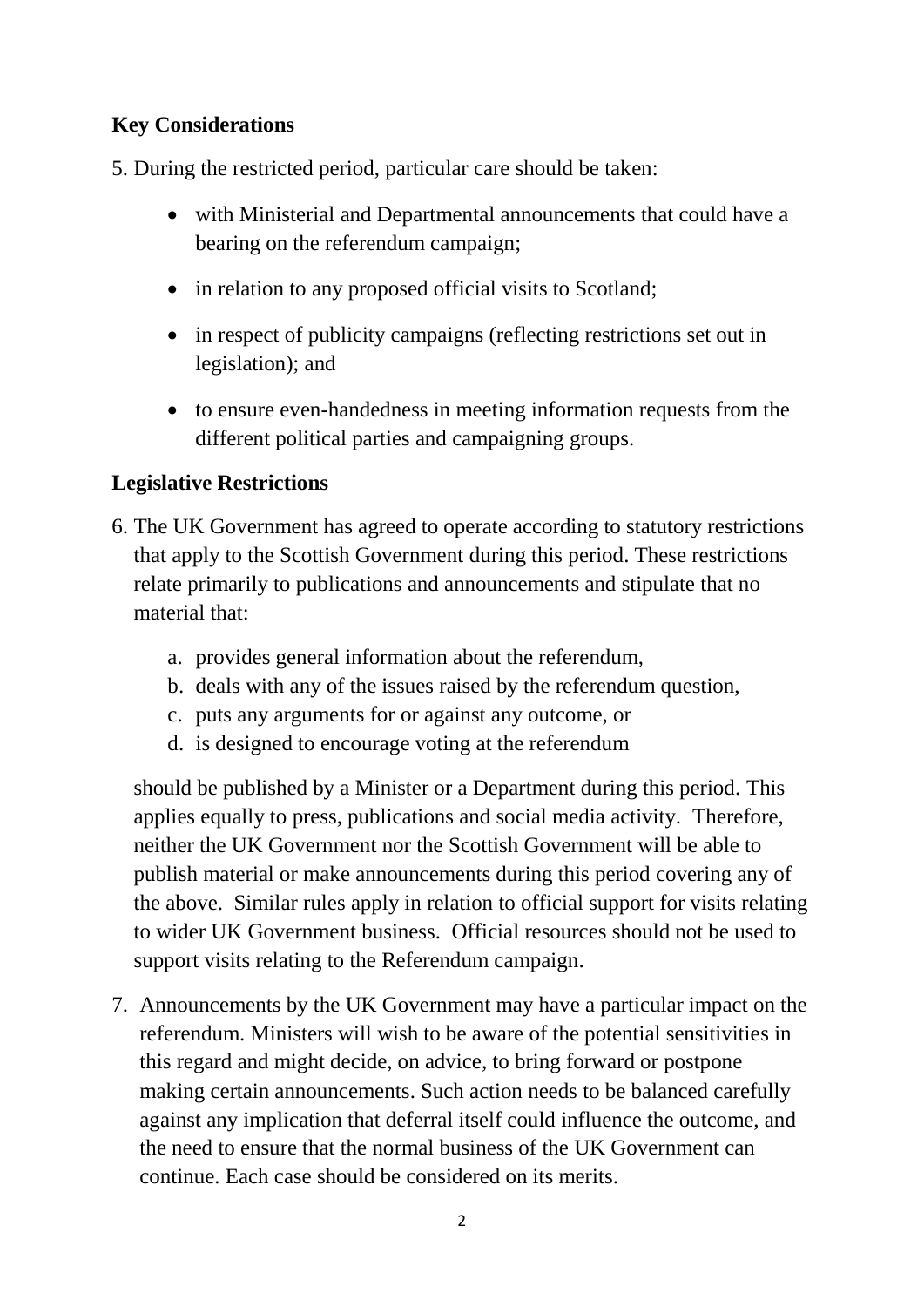### **Statistical activities**

8. Preannounced statistical releases should continue to be published as notified and in line with the Code of Practice for Official Statistics. The SIRA restrictions apply, however, to any commentary accompanying releases. Ad hoc statistical releases should not be published within this referendum period. Where there are any issues of doubt or concern, including on ad hoc releases, Departments should seek the advice of their Head of Profession for Statistics or the National Statistician's Office (01633 455528 or 01633 455889).

## **Dealing with Enquiries and Requests for Information**

9. The UK Government's policy is to maintain the United Kingdom. It is the role of civil servants to support the policies of the elected government of the day. Officials should be ready to explain the Government's position on behalf of Ministers in response to enquiries, including correcting factual inaccuracies. The aim should be to respond as quickly as possible to requests from or on behalf of campaigners. All (written, telephone and email) queries should be dealt with promptly, using factual information or material already in the public domain. Where a request falls to be considered under the Freedom of Information (FOI) Act, the individual should be advised that it may not be possible to get back to the requester prior to the Referendum taking place and they may wish to have their request considered outside of FOI.

### **Attendance at public or stakeholder events**

10. The general principles set out above are particularly important in relation to events where officials are likely to be asked to respond on questions about future government policy during this period or on matters of public controversy. Civil servants should decline such invitations.

### **Civil servants' participation in the campaign as private individuals**

11. Political activity by civil servants connected with the referendum will fall within the definition of national political activity outlined in the Civil Service Management Code. Detailed guidance on the restrictions on civil servants' involvement in political activities is set out in Section 4.4 of the Civil Service Management Code) and Departmental staff handbooks.